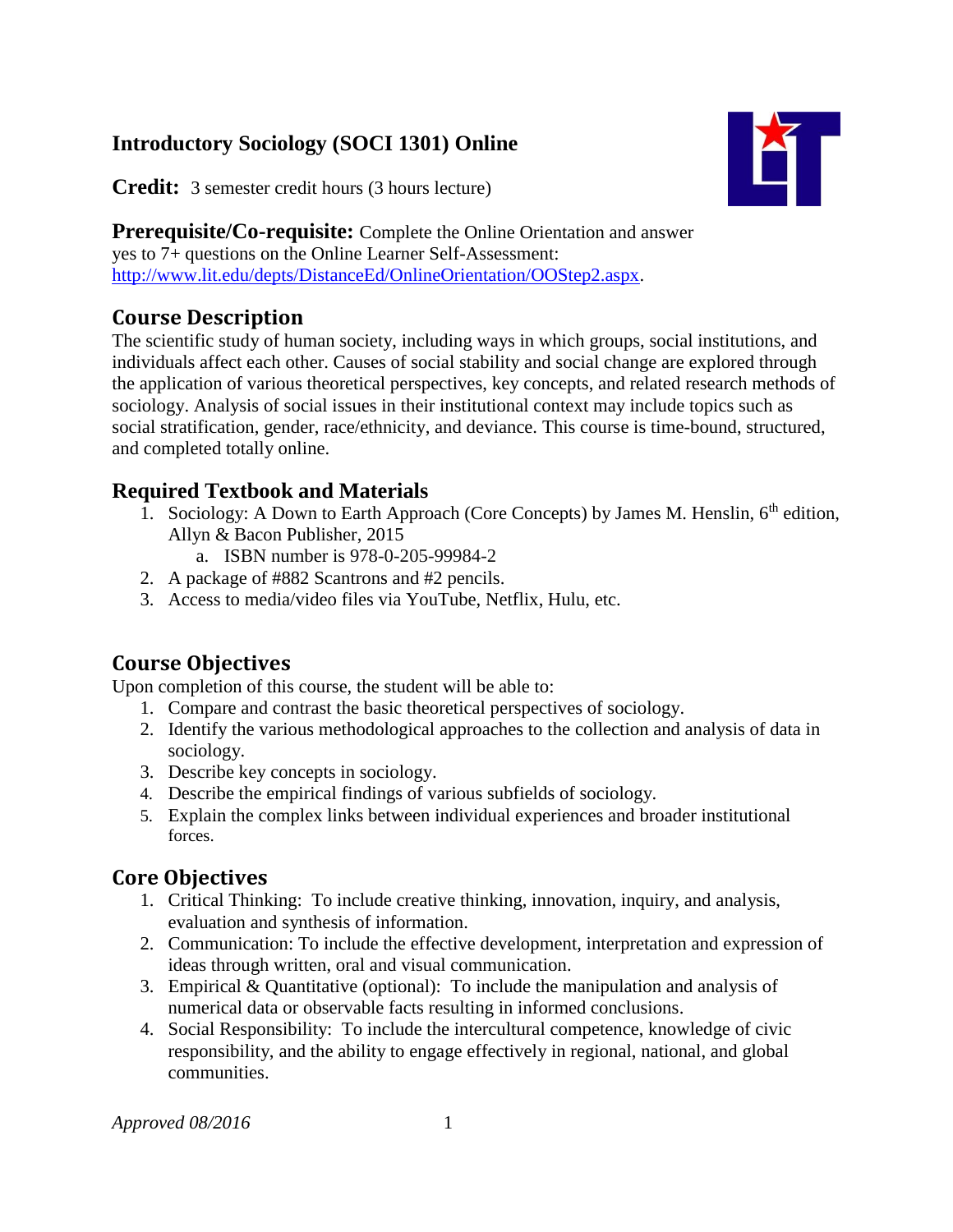Course Syllabus

## **Course Outline**

- I. Welcome to Sociology
	- a. Overview of Materials
	- b. Definitions and objectives
	- c. Discussion of Term Projects
		- i. Participant Observation or Community Resource Interview
			- 1. Participant Observation (one of 6 research methods in sociology); sociologist is both a participant and observer in the study
			- 2. Community Resource Review, another research method, in which the sociologist interviews a respondent about an unusual or deviant lifestyle
		- ii. Community Service Project. Student volunteers in community service organization (16 hrs.); or student may work in special events for community-based group, such as "walk-a-thons," races, food, clothing, toys for needy in area
- II. Learning the Basics in Sociology
	- a. The Sociological Perspective or Imagination
		- i. The Sociological Perspective how it affects students' view of world
		- ii. Origins of Sociology where discipline started; classical sociologists
			- 1. Culture Material and Nonmaterial
			- 2. Socialization The process of learning to be human
			- 3. Social Structure and Social Interactions – Groups in Society
			- 4. Societies to Social Networks – Organization & Communication
- III. Social Groups and Social Problems in Society
	- a. Deviance and Social Control
		- i. Location of Sex Offenders by Internet Search
	- b. Social Stratification Rankings of Property, Power and Prestige
	- c. Sex and Gender Inequality and Bias Regarding Males and Females (Sexism)
	- d. Race and Ethnicity Recognizing Racism in Society
	- e. Marriage and Family A Powerful Social Institution
- IV. A Summary of Sociology Its Core **Concepts** 
	- a. Core Concepts include the following:
		- i. The Sociological Perspective or Imagination – a new view of the world
		- ii. Culture material and nonmaterial elements of society
		- iii. Socialization the process of learning to become human
		- iv. Social Structure and Social Interaction – getting along in diverse groups
		- v. Societies to Social Networks most primitive to most advanced societies
		- vi. Deviance and Social Control how to control non-conformity
	- vii. Social Stratification layers of people divided by property, prestige, power
	- viii. Sex and Gender sexist attitudes pervading society
		- ix. Race and Ethnicity prejudice and discrimination in diverse society
		- x. Marriage and Family defining the modern family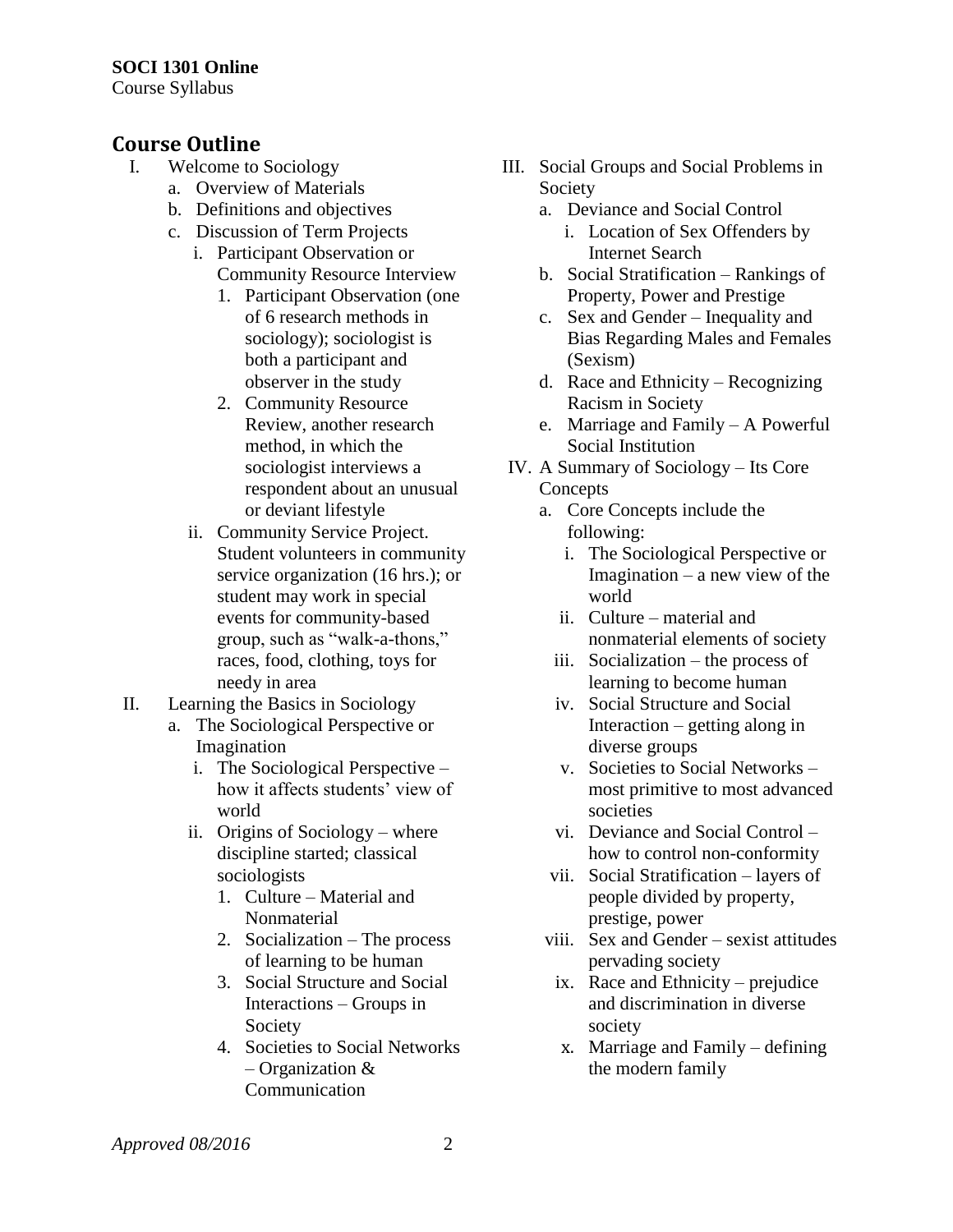#### **Grade Scale**

| $90 - 100$ | А |
|------------|---|
| $80 - 89$  | B |
| $70 - 79$  | € |
| $60 - 69$  | Ð |
| $0 - 59$   | F |

### **Course Evaluation**

Final grades will be calculated according to the following criteria:

| 1. Tests                      | 50% |
|-------------------------------|-----|
| 2. Research Paper             | 15% |
| 3. Critical Thinking Analysis | 15% |
| 4. Common Assignment          | 15% |
| 5. Participation/Attendance   | 5%  |

### **Course Policies**

- 1. You must log onto Blackboard and access this course a minimum of three times per week.
- 2. Cheating of any kind will not be tolerated.
- 3. If you wish to drop a course, the student is responsible for initiating and dropping the course. If you stop logging-in to the course and do not complete the course drop process, then you will receive an "F" grade for the course
- 4. Internet Usage Students are expected to use proper net etiquette while participating in course emails, assignment submissions, and online discussions.
- 5. No late work. In the case of a documentable emergency beyond the student's control, makeup work may be accepted solely at the instructor's discretion.
- 6. Additional class policies as defined by the individual course instructor.

### **Technical Requirements (for courses using Blackboard)**

The latest technical requirements, including hardware, compatible browsers, operating systems, software, Java, etc. can be found online at: [https://help.blackboard.com/en](https://help.blackboard.com/en-us/Learn/9.1_2014_04/Student/015_Browser_Support/015_Browser_Support_Policy)[us/Learn/9.1\\_2014\\_04/Student/015\\_Browser\\_Support/015\\_Browser\\_Support\\_Policy](https://help.blackboard.com/en-us/Learn/9.1_2014_04/Student/015_Browser_Support/015_Browser_Support_Policy) A functional broadband internet connection, such as DSL, cable, or WiFi is necessary to maximize the use of the online technology and resources.

### **Disabilities Statement**

The Americans with Disabilities Act of 1992 and Section 504 of the Rehabilitation Act of 1973 are federal anti-discrimination statutes that provide comprehensive civil rights for persons with disabilities. Among other things, these statutes require that all students with documented

*Approved 08/2015* 3